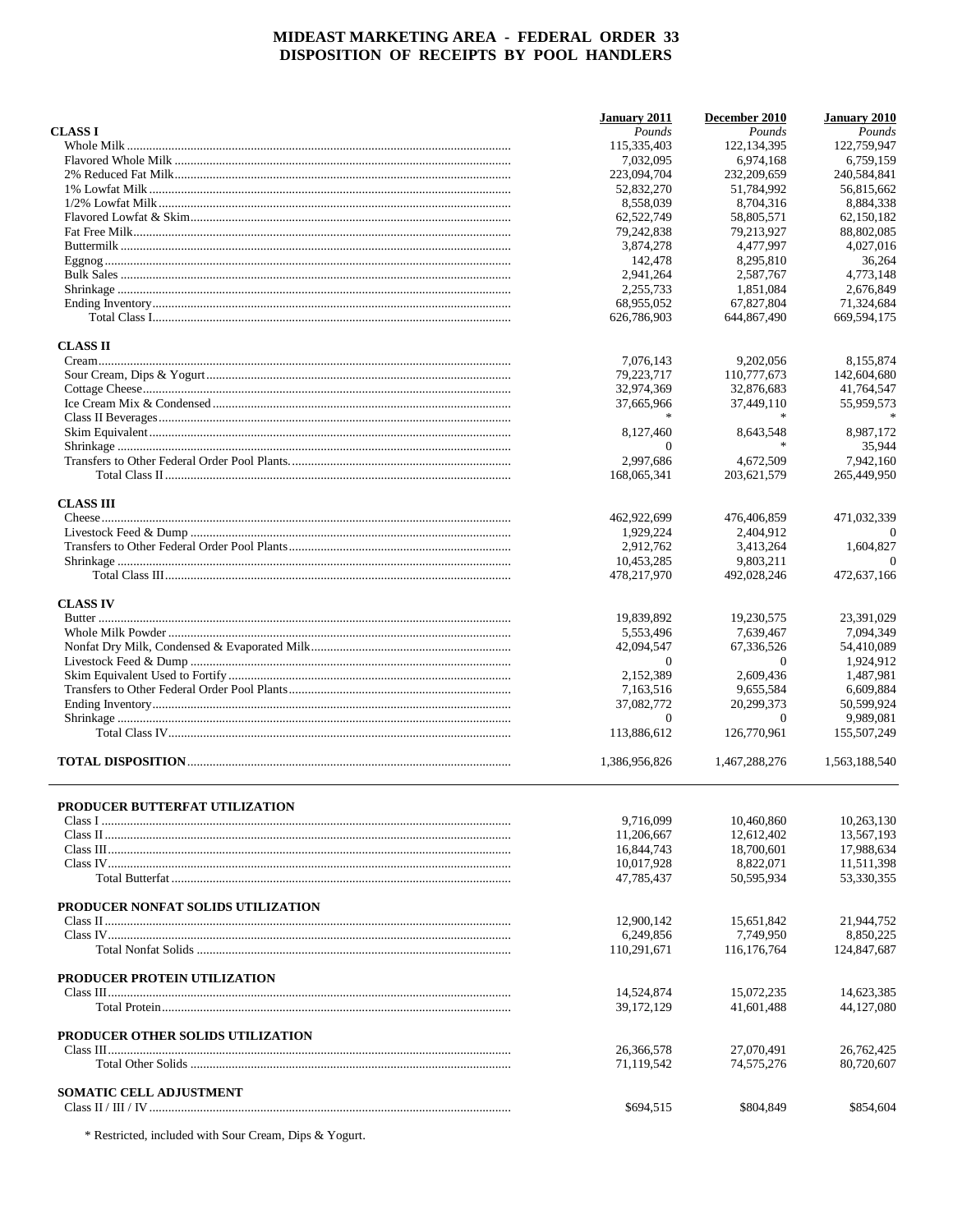|                                    | February 2011               | January 2011            | February 2010             |
|------------------------------------|-----------------------------|-------------------------|---------------------------|
| <b>CLASS I</b>                     | Pounds<br>105,545,151       | Pounds<br>115.335.403   | Pounds<br>114,304,217     |
|                                    | 6.659.658                   | 7,032,095               | 6,923,978                 |
|                                    | 200,666,585                 | 223,094,704             | 222, 121, 524             |
|                                    | 46,774,348                  | 52,832,270              | 52,007,812                |
|                                    | 7.744.181                   | 8,558,039               | 8,262,934                 |
|                                    | 60,920,656                  | 62,522,749              | 59,775,962                |
|                                    | 71,704,394                  | 79,242,838              | 81,854,901                |
|                                    | 3,614,165                   | 3,874,278               | 3,872,798                 |
|                                    | 22,048                      | 142,478                 | 1,111                     |
|                                    | 2,073,842                   | 2,941,264               | 2,436,333                 |
|                                    | 2,679,955                   | 2,255,733               | 2,944,009                 |
|                                    | 70,206,857                  | 68.955.052              | 67,838,538                |
|                                    | 578.611.840                 | 626,786,903             | 622,344,117               |
| <b>CLASS II</b>                    |                             |                         |                           |
|                                    | 6,393,515                   | 7,076,143               | 8,335,454                 |
|                                    | 78,159,876                  | 79,223,717              | 87,514,866                |
|                                    | 34,623,430                  | 32,974,369              | 41,489,489                |
|                                    | 40,633,190                  | 37,665,966              | 56,496,446                |
|                                    |                             |                         |                           |
|                                    | 7,719,316                   | 8,127,460               | 8,201,094                 |
|                                    | $\theta$                    | $\Omega$                |                           |
|                                    | 2.259,051                   | 2,997,686               | 8.102.613                 |
|                                    | 169,788,378                 | 168,065,341             | 210,139,962               |
| <b>CLASS III</b>                   |                             |                         |                           |
|                                    | 485,581,291                 | 462,922,699             | 433,025,661               |
|                                    | 1,927,944                   | 1,929,224               | $\Omega$                  |
|                                    | 1,716,927                   | 2,912,762               | 1,805,122                 |
|                                    | 8,942,582                   | 10,453,285              | $\Omega$                  |
|                                    | 498,168,744                 | 478,217,970             | 434,830,783               |
| <b>CLASS IV</b>                    |                             |                         |                           |
|                                    | 22,062,016                  | 19,839,892              | 17,894,642                |
|                                    | 4,989,111                   | 5,553,496               | 5,298,112                 |
|                                    | 44,222,544                  | 42,094,547              | 58,607,997                |
|                                    | $\mathbf{0}$                | $\theta$                | 2,317,315                 |
|                                    | 2,110,076                   | 2,152,389               | 1,764,806                 |
|                                    | 9,861,975                   | 7,163,516               | 6,672,904                 |
|                                    | 39,324,621                  | 37,082,772              | 52,776,447                |
|                                    | $\mathbf{0}$<br>122,570,343 | $\theta$<br>113,886,612 | 11.893.676<br>157,225,899 |
|                                    |                             |                         |                           |
|                                    | 1,369,139,305               | 1,386,956,826           | 1,424,540,761             |
| PRODUCER BUTTERFAT UTILIZATION     |                             |                         |                           |
|                                    | 8,851,124                   | 9,716,099               | 9,817,547                 |
|                                    | 10,065,705                  | 11,206,667              | 12,119,411                |
|                                    | 17,208,011                  | 16,844,743              | 15,944,173                |
|                                    | 10,064,125                  | 10,017,928              | 9,129,430                 |
|                                    | 46,188,965                  | 47,785,437              | 47,010,561                |
| PRODUCER NONFAT SOLIDS UTILIZATION |                             |                         |                           |
|                                    | 12,628,616                  | 12,900,142              | 16,544,115                |
|                                    | 6,265,633                   | 6,249,856               | 7.309.856                 |
|                                    | 107,293,440                 | 110,291,671             | 110,879,248               |
| PRODUCER PROTEIN UTILIZATION       |                             |                         |                           |
|                                    | 15,170,164                  | 14,524,874              | 13,345,187                |
|                                    | 37,848,353                  | 39, 172, 129            | 39,060,007                |
| PRODUCER OTHER SOLIDS UTILIZATION  |                             |                         |                           |
|                                    | 27,818,545                  | 26,366,578              | 24,601,891                |
|                                    | 69,445,087                  | 71,119,542              | 71,819,241                |
| <b>SOMATIC CELL ADJUSTMENT</b>     |                             |                         |                           |
|                                    | \$962,918                   | \$694,515               | \$730,714                 |

\* Restricted, included with Sour Cream, Dips & Yogurt.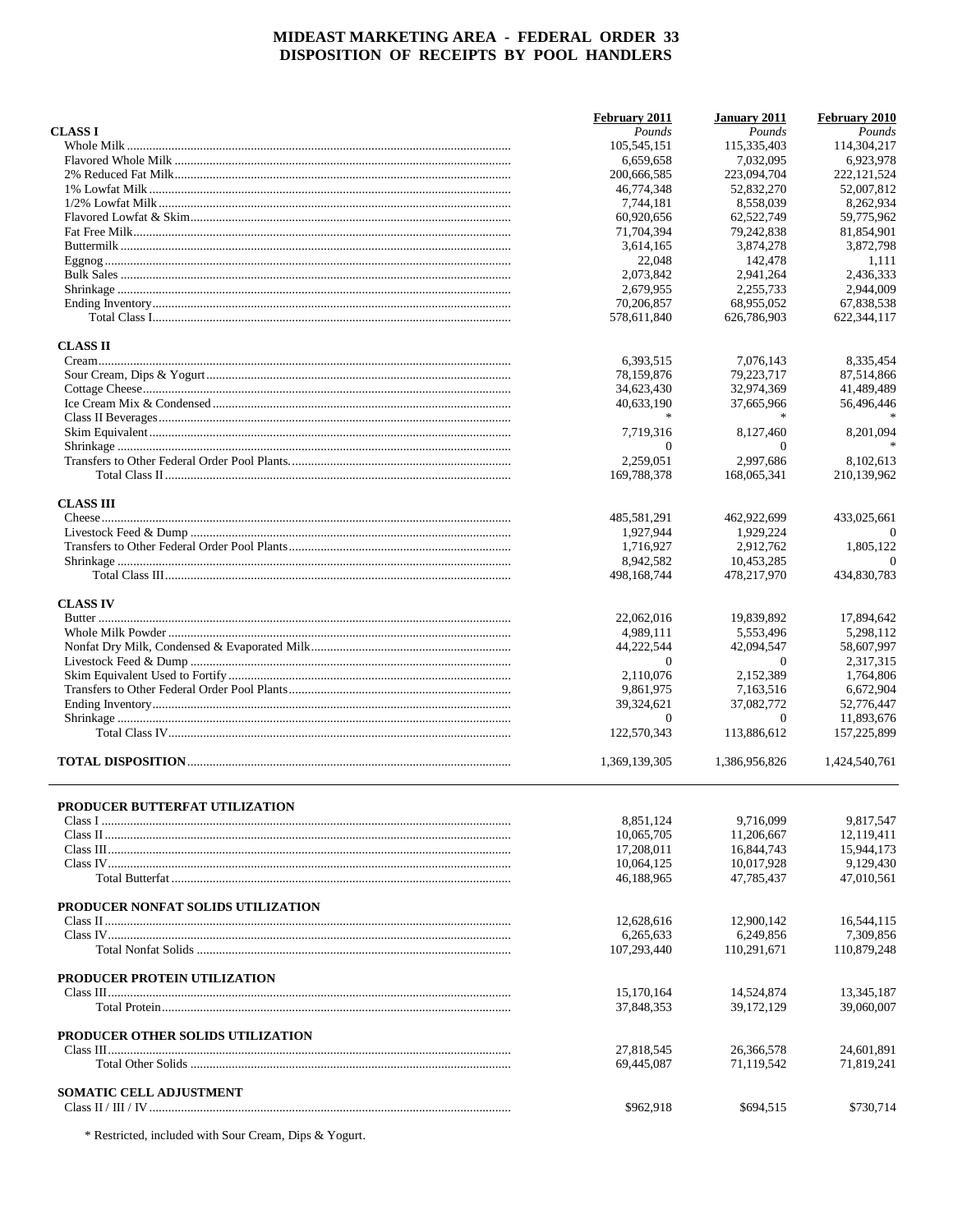|                                    | <b>March 2011</b>         | February 2011                      | <b>March 2010</b>        |
|------------------------------------|---------------------------|------------------------------------|--------------------------|
| <b>CLASS I</b>                     | Pounds                    | Pounds                             | Pounds                   |
|                                    | 111,981,735               | 105.545.151                        | 120,378,032              |
|                                    | 7,498,916                 | 6.659.658                          | 7.624.949                |
|                                    | 216,505,628               | 200,666,585                        | 236,869,335              |
|                                    | 53,832,365                | 46,774,348                         | 58,266,508               |
|                                    | 8,071,408<br>72,845,299   | 7,744,181<br>60,920,656            | 8,923,441<br>74,284,213  |
|                                    | 76,657,102                | 71,704,394                         | 88,026,302               |
|                                    | 4,327,273                 | 3,614,165                          | 4,545,030                |
|                                    | $\ast$                    | 22,048                             | $\ast$                   |
|                                    | 28, 246, 436              | 2,073,842                          | 3,036,535                |
|                                    | 2,204,827                 | 2,679,955                          | 2.371.371                |
|                                    | 72,823,025                | 70.206.857                         | 59,728,773               |
|                                    | 654,994,014               | 578,611,840                        | 664,054,489              |
| <b>CLASS II</b>                    |                           |                                    |                          |
|                                    | 7,567,734                 | 6,393,515                          | 10,368,683               |
|                                    | 143,482,630               | 78,159,876                         | 150,391,918              |
|                                    | 39,822,846                | 34,623,430                         | 45, 365, 457             |
|                                    | 78,786,285                | 40,633,190                         | 73,742,458               |
|                                    | **                        | **                                 |                          |
|                                    | 10,371,313                | 7,719,316                          | 13, 117, 467             |
|                                    | 13, 107, 934<br>1,649,158 | $\boldsymbol{0}$<br>$\overline{0}$ | 51,589<br>$\theta$       |
|                                    | 5,807,127                 | 2,259,051                          | 12,607,515               |
|                                    | 300,595,027               | 169,788,378                        | 305,645,087              |
|                                    |                           |                                    |                          |
| <b>CLASS III</b>                   |                           |                                    |                          |
|                                    | 478,199,510<br>$\Omega$   | 485,581,291<br>1,927,944           | 496,752,555<br>2,193,790 |
|                                    | 554,144                   | 1,716,927                          | 4,191,509                |
|                                    | $\Omega$                  | 8,942,582                          | 13,420,121               |
|                                    | 478,753,654               | 498,168,744                        | 516, 557, 975            |
| <b>CLASS IV</b>                    |                           |                                    |                          |
|                                    | 22,544,021                | 22,062,016                         | 16,952,820               |
|                                    | 6,254,965                 | 4,989,111                          | 8,452,775                |
|                                    | 73,301,075                | 44,222,544                         | 84,966,485               |
|                                    | 2,158,077                 | 2,110,076                          | 1,954,194                |
|                                    | 10,133,760                | 9,861,975                          | 9,401,145                |
|                                    | 38,128,411                | 39,324,621                         | 45,116,190               |
|                                    | 152,520,309               | 122,570,343                        | 166,843,609              |
|                                    | 1,586,863,004             | 1,369,139,305                      | 1,653,101,160            |
| PRODUCER BUTTERFAT UTILIZATION     |                           |                                    |                          |
|                                    | 10,669,813                | 8,851,124                          | 10,454,756               |
|                                    | 16,326,711                | 10,065,705                         | 16.139.596               |
|                                    | 16,776,974                | 17,208,011                         | 18,875,323               |
|                                    | 9,695,193                 | 10,064,125                         | 8,746,719                |
|                                    | 53,468,691                | 46,188,965                         | 54,216,394               |
| PRODUCER NONFAT SOLIDS UTILIZATION |                           |                                    |                          |
|                                    | 23,734,641                | 12,628,616                         | 24,293,865               |
|                                    | 7,887,381                 | 6,265,633                          | 7,800,619                |
|                                    | 125,270,084               | 107,293,440                        | 129,245,182              |
| PRODUCER PROTEIN UTILIZATION       |                           |                                    |                          |
|                                    | 14,537,152                | 15,170,164                         | 15.432.660               |
|                                    | 43,909,898                | 37,848,353                         | 45,099,802               |
| PRODUCER OTHER SOLIDS UTILIZATION  |                           |                                    |                          |
|                                    | 26,914,380                | 27,818,545                         | 28,866,426               |
|                                    | 81,360,186                | 69,445,087                         | 84,145,380               |
| <b>SOMATIC CELL ADJUSTMENT</b>     |                           |                                    |                          |
|                                    | \$1,331,949               | \$962,918                          | \$802,697                |
|                                    |                           |                                    |                          |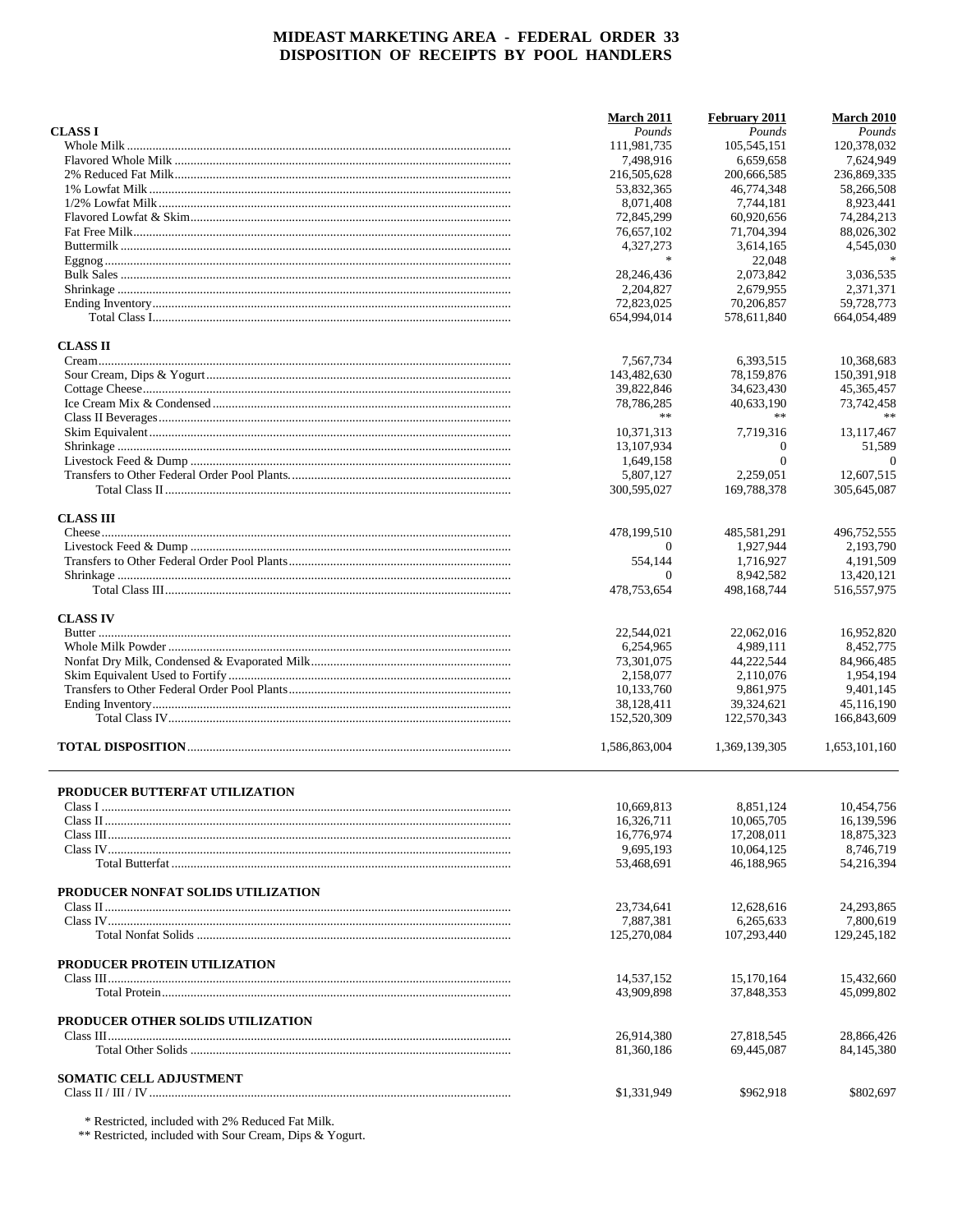|                                    | April 2011                 | <b>March 2011</b>       | April 2010                |
|------------------------------------|----------------------------|-------------------------|---------------------------|
| <b>CLASS I</b>                     | Pounds                     | Pounds                  | Pounds                    |
|                                    | 109,182,015                | 111.981.735             | 107.640.844               |
|                                    | 7,048,598                  | 7,498,916               | 7,515,126                 |
|                                    | 211,179,055                | 216,505,628             | 213,594,098               |
|                                    | 51,066,389                 | 53,832,365              | 44,822,448                |
|                                    | 7,900,175                  | 8,071,408               | 8,358,145                 |
|                                    | 67,010,079                 | 72,845,299              | 69,670,312                |
|                                    | 74,886,137                 | 76,657,102              | 76,094,017                |
|                                    | 4,024,161<br>宗             | 4,327,273<br>$\ast$     | 3,840,516                 |
|                                    | 2.350.298                  |                         | 3.053.501                 |
|                                    |                            | 28,246,436              |                           |
|                                    | 2,090,580<br>65,544,945    | 2,204,827<br>72,823,025 | 1,071,171<br>66.556.565   |
|                                    | 602,282,432                | 654.994.014             | 602.216.743               |
| <b>CLASS II</b>                    |                            |                         |                           |
|                                    | 7,815,974                  | 7,567,734               | 9,249,444                 |
|                                    | 89, 313, 438               | 143,482,630             | 140,089,982               |
|                                    | 34,598,366                 | 39,822,846              | 41,014,870                |
|                                    | 48,858,419                 | 78,786,285              | 82,330,805                |
|                                    | **                         | **                      |                           |
|                                    | 9,217,616                  | 10,371,313              | 13,865,092                |
|                                    | **                         | 13, 107, 934            | 4,489                     |
|                                    | $\mathbf{0}$               | 1,649,158               | $\theta$                  |
|                                    | 2,228,356                  | 5.807.127               | 11,779,100                |
|                                    | 192,032,169                | 300,595,027             | 298, 333, 782             |
| <b>CLASS III</b>                   |                            |                         |                           |
|                                    | 491,820,782                | 478,199,510             | 510,392,838               |
|                                    | 2,429,361                  | $\Omega$                | 2.777.951                 |
|                                    | 11,247,211                 | 554,144                 | 2,648,246                 |
|                                    | 9,038,095<br>514, 535, 449 | $\Omega$<br>478,753,654 | 13,041,367<br>528,860,402 |
|                                    |                            |                         |                           |
| <b>CLASS IV</b>                    |                            |                         |                           |
|                                    | 19,189,149                 | 22,544,021              | 18,566,583                |
|                                    | 2,760,904                  | 6,254,965               | 7,500,712                 |
|                                    | 72,657,643                 | 73,301,075              | 110,402,436               |
|                                    | 2,155,769                  | 2,158,077               | 2,539,038                 |
|                                    | 9,135,515                  | 10,133,760              | 8,913,427                 |
|                                    | 35,211,405                 | 38,128,411              | 29,234,170                |
|                                    | 141,110,385                | 152,520,309             | 177, 156, 366             |
|                                    | 1,449,960,435              | 1,586,863,004           | 1.606.567.293             |
| PRODUCER BUTTERFAT UTILIZATION     |                            |                         |                           |
|                                    | 9,221,441                  | 10,669,813              | 9,558,001                 |
|                                    | 13,088,556                 | 16,326,711              | 16.014.268                |
|                                    | 17,340,659                 | 16,776,974              | 18,820,118                |
|                                    | 8,694,851                  | 9,695,193               | 8,141,715                 |
|                                    | 48, 345, 507               | 53,468,691              | 52,534,102                |
| PRODUCER NONFAT SOLIDS UTILIZATION |                            |                         |                           |
|                                    | 14,787,012                 | 23,734,641              | 23,053,395                |
|                                    | 8,161,697                  | 7,887,381               | 11,051,431                |
|                                    | 114, 127, 548              | 125,270,084             | 127,025,917               |
| PRODUCER PROTEIN UTILIZATION       |                            |                         |                           |
|                                    | 15,378,562                 | 14,537,152              | 15,527,823                |
|                                    | 39,810,173                 | 43,909,898              | 43,941,589                |
| PRODUCER OTHER SOLIDS UTILIZATION  |                            |                         |                           |
|                                    | 28,669,670                 | 26,914,380              | 29,399,182                |
|                                    | 74,317,375                 | 81,360,186              | 83,084,328                |
| <b>SOMATIC CELL ADJUSTMENT</b>     |                            |                         |                           |
|                                    | \$1,003,313                | \$1,331,949             | \$866,929                 |
|                                    |                            |                         |                           |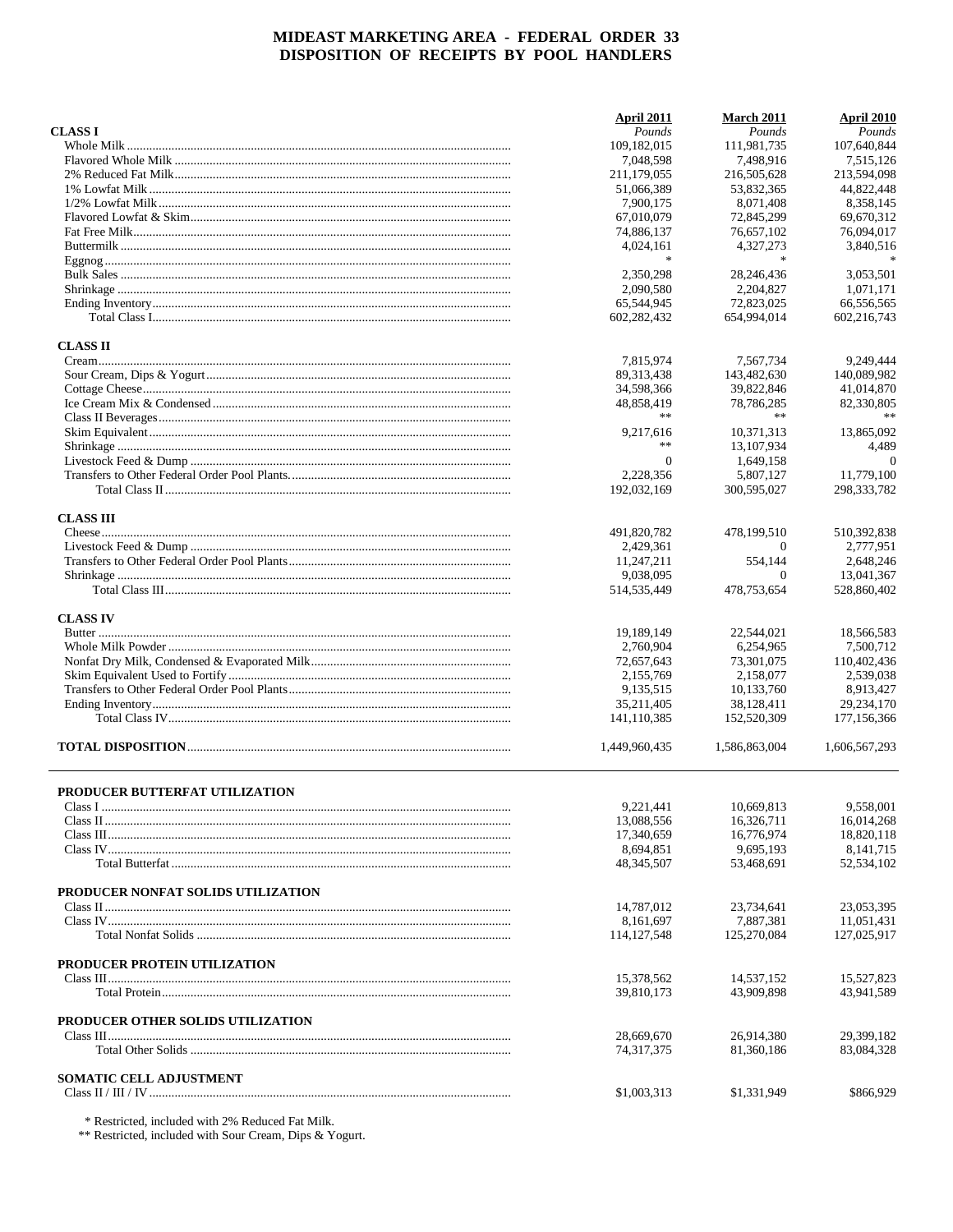|                                    | <b>May 2011</b> | April 2011    | <b>May 2010</b> |
|------------------------------------|-----------------|---------------|-----------------|
| <b>CLASS I</b>                     | Pounds          | Pounds        | Pounds          |
|                                    | 106,286,730     | 109, 182, 015 | 107,579,569     |
|                                    | 7,013,141       | 7,048,598     | 6,765,645       |
|                                    | 205, 381, 256   | 211,179,055   | 210,975,470     |
|                                    | 51,705,478      | 51,066,389    | 51,708,178      |
|                                    | 8,039,750       | 7,900,175     | 8,988,870       |
|                                    | 64, 317, 334    | 67,010,079    | 66,732,893      |
|                                    | 73,695,027      | 74,886,137    | 77,838,526      |
|                                    | 4,080,709       | 4,024,161     | 3,986,365       |
|                                    | ∗               | $\ast$        |                 |
|                                    | 3,668,231       | 2,350,298     | 2,989,859       |
|                                    | 1,691,307       | 2,090,580     | 2,951,583       |
|                                    | 60,554,903      | 65,544,945    | 56,988,373      |
|                                    | 586,433,866     | 602,282,432   | 597,505,331     |
| <b>CLASS II</b>                    |                 |               |                 |
|                                    | 6,376,955       | 7,815,974     | 8,311,607       |
|                                    | 28,906,066      | 89, 313, 438  | 86,237,240      |
|                                    | 36,675,371      | 34,598,366    | 39,691,113      |
|                                    | 37,475,427      | 48,858,419    | 52,454,760      |
|                                    | **              | **            |                 |
|                                    | 10,964,055      | 9,217,616     | 11,940,123      |
|                                    | **              | **            | $\theta$        |
|                                    | 1,062,603       | 2,228,356     | 9,429,112       |
|                                    | 121,460,477     | 192,032,169   | 208.063.955     |
| <b>CLASS III</b>                   |                 |               |                 |
|                                    | 517,919,946     | 491,820,782   | 540,716,941     |
|                                    | 2,660,297       | 2,429,361     | 1,908,742       |
|                                    | 10,166,700      | 11,247,211    | 4,745,031       |
|                                    | 9,776,814       | 9,038,095     | 13,138,939      |
|                                    | 540,523,757     | 514, 535, 449 | 560,509,653     |
|                                    |                 |               |                 |
| <b>CLASS IV</b>                    |                 |               |                 |
|                                    | 13,539,625      | 19,189,149    | 18,784,494      |
|                                    | 1,630,268       | 2,760,904     | 5,734,122       |
|                                    | 78,568,096      | 72,657,643    | 100,870,879     |
|                                    | 2,177,929       | 2,155,769     | 2,753,859       |
|                                    | 11,491,854      | 9,135,515     | 7,929,325       |
|                                    | 28,647,637      | 35,211,405    | 42,358,052      |
|                                    | 136,055,409     | 141,110,385   | 178,430,731     |
|                                    | 1,384,473,509   | 1,449,960,435 | 1,544,509,670   |
| PRODUCER BUTTERFAT UTILIZATION     |                 |               |                 |
|                                    | 9,011,058       | 9,221,441     | 9,310,039       |
|                                    | 11,132,298      | 13,088,556    | 14,035,966      |
|                                    | 17,438,074      | 17,340,659    | 19,018,832      |
|                                    | 7,426,510       | 8,694,851     | 8,102,931       |
|                                    | 45,007,940      | 48, 345, 507  | 50,467,768      |
| PRODUCER NONFAT SOLIDS UTILIZATION |                 |               |                 |
|                                    | 8,065,368       | 14,787,012    | 15,704,281      |
|                                    | 8,543,244       | 8,161,697     | 12,277,768      |
|                                    | 107,936,269     | 114, 127, 548 | 123,091,797     |
| PRODUCER PROTEIN UTILIZATION       |                 |               |                 |
|                                    | 15,556,747      | 15,378,562    | 16,629,086      |
|                                    | 37,236,638      | 39,810,173    | 42,260,455      |
| PRODUCER OTHER SOLIDS UTILIZATION  |                 |               |                 |
|                                    | 29,501,584      | 28,669,670    | 31,808,981      |
|                                    | 70,699,631      | 74,317,375    | 80,831,342      |
| <b>SOMATIC CELL ADJUSTMENT</b>     |                 |               |                 |
|                                    | \$847,004       | \$1,003,313   | \$882,577       |
|                                    |                 |               |                 |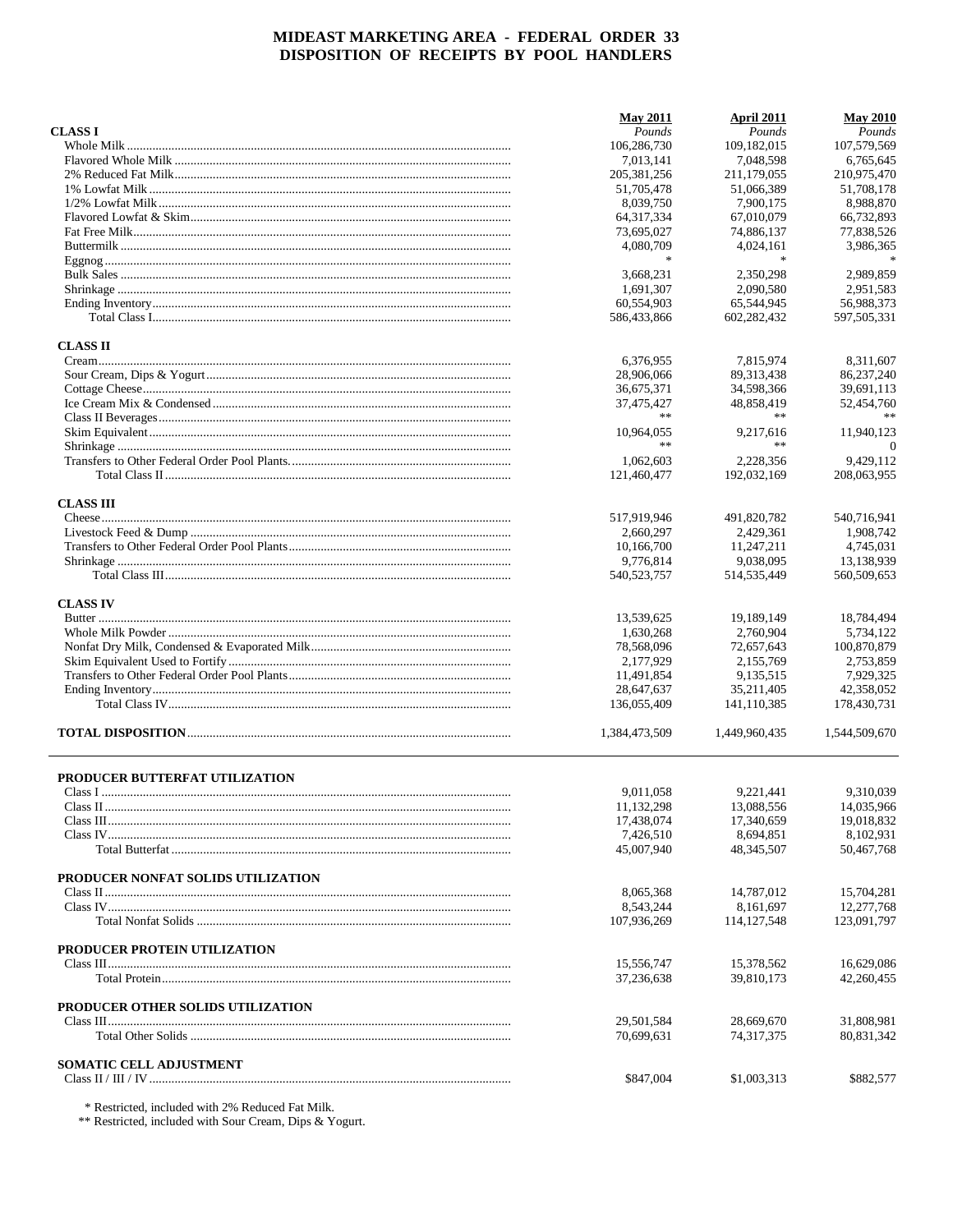|                                    | <b>June 2011</b>         | <b>May 2011</b>          | <b>June 2010</b>         |
|------------------------------------|--------------------------|--------------------------|--------------------------|
| <b>CLASS I</b>                     | Pounds                   | Pounds                   | Pounds                   |
|                                    | 101,342,404              | 106,286,730              | 102, 102, 645            |
|                                    | 6,554,640                | 7.013.141                | 6,667,270                |
|                                    | 198,820,438              | 205, 381, 256            | 202,435,337              |
|                                    | 44.198.750               | 51,705,478               | 39,917,609               |
|                                    | 7,500,690                | 8.039.750                | 8,187,630                |
|                                    | 38,775,532               | 64, 317, 334             | 43,540,953               |
|                                    | 69,128,503               | 73,695,027               | 71,971,539               |
|                                    | 3,965,697                | 4,080,709                | 3,884,264                |
|                                    | $\frac{1}{20}$           | $\frac{1}{26}$           | $\Omega$                 |
|                                    | 2,610,456                | 3,668,231                | 1,760,199                |
|                                    | 2,505,410                | 1.691.307                | 1.299.336                |
|                                    | 50,316,120               | 60,554,903               | 61,026,398               |
|                                    | 525,718,640              | 586,433,866              | 542,793,180              |
| <b>CLASS II</b>                    |                          |                          |                          |
|                                    | 6,056,447                | 6,376,955                | 7,331,699                |
|                                    | 45,965,503               | 28,906,066               | 81,730,437               |
|                                    | 32,908,251               | 36,675,371               | 39,180,784               |
|                                    | 65,581,090               | 37,475,427               | 84,769,885               |
|                                    | **                       | **                       |                          |
|                                    | 11,939,988               | 10,964,055               | 13.848.264               |
|                                    | 128,460                  |                          | 184,326                  |
|                                    | 2,208,423                | 1,062,603                | 7,606,981                |
|                                    | 164,788,162              | 121,460,477              | 234,652,376              |
| <b>CLASS III</b>                   |                          |                          |                          |
|                                    | 538,774,900              | 517,919,946              | 502,058,546              |
|                                    | 1,951,129                | 2,660,297                | 2,559,782                |
|                                    | 18,774,085               | 10.166.700               | 3,760,429                |
|                                    | 9,142,020                | 9,776,814                | 11,668,307               |
|                                    | 568,642,134              | 540, 523, 757            | 520,047,064              |
|                                    |                          |                          |                          |
| <b>CLASS IV</b>                    |                          |                          |                          |
|                                    | 11,711,534               | 13,539,625               | 9,231,576                |
|                                    | 8,768,932                | 1,630,268                | 8,482,652                |
|                                    | 97,950,231               | 78,568,096               | 100,723,127              |
|                                    | 1,855,822                | 2,177,929                | 2,567,275                |
|                                    | 13,976,570               | 11,491,854               | 18,530,028               |
|                                    | 19,929,355               | 28,647,637               | 37, 765, 835             |
|                                    | 154, 192, 444            | 136,055,409              | 177,300,493              |
|                                    | 1,413,341,380            | 1,384,473,509            | 1,474,793,113            |
| PRODUCER BUTTERFAT UTILIZATION     |                          |                          |                          |
|                                    | 8,491,564                | 9,011,058                | 8,821,720                |
|                                    |                          |                          |                          |
|                                    | 12,526,814<br>18,430,904 | 11,132,298<br>17,438,074 | 15,220,614<br>17,675,939 |
|                                    | 6,322,871                | 7.426.510                | 4,600,216                |
|                                    | 45,772,153               | 45,007,940               | 46,318,489               |
| PRODUCER NONFAT SOLIDS UTILIZATION |                          |                          |                          |
|                                    | 11,106,777               | 8,065,368                | 17,416,093               |
|                                    | 10,756,993               | 8,543,244                | 10,683,718               |
|                                    | 111,707,426              | 107,936,269              | 114,498,807              |
| PRODUCER PROTEIN UTILIZATION       |                          |                          |                          |
|                                    | 16,601,704               | 15,556,747               | 14,979,672               |
|                                    | 38,170,588               | 37.236.638               | 38,871,160               |
| PRODUCER OTHER SOLIDS UTILIZATION  |                          |                          |                          |
|                                    | 31,964,308               | 29,501,584               | 29, 175, 126             |
|                                    | 73,536,838               | 70,699,631               | 75,627,647               |
| <b>SOMATIC CELL ADJUSTMENT</b>     |                          |                          |                          |
|                                    | \$970,731                | \$847,004                | \$708,055                |
|                                    |                          |                          |                          |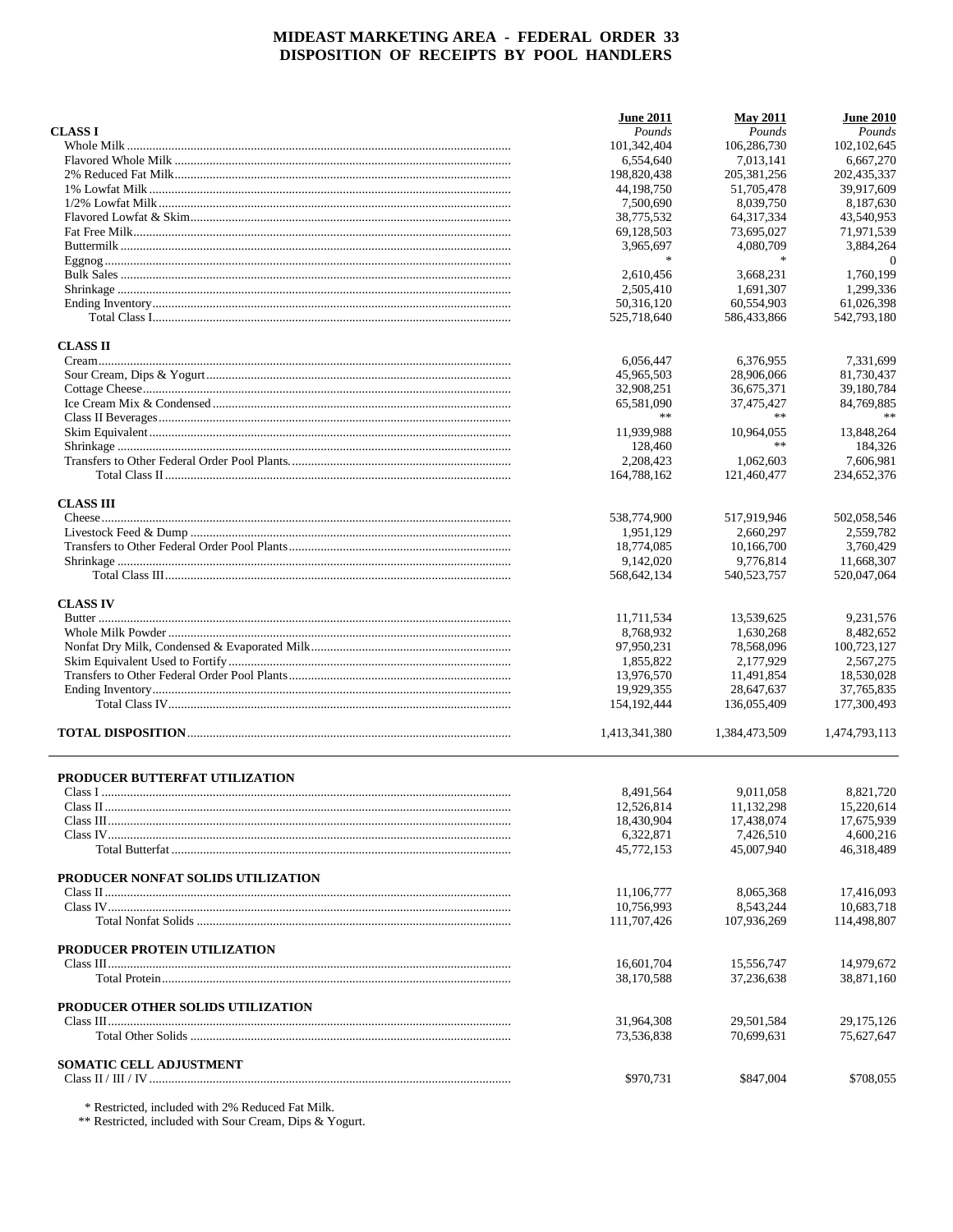|                                       | <b>July 2011</b>         | <b>June 2011</b>         | <b>July 2010</b>         |
|---------------------------------------|--------------------------|--------------------------|--------------------------|
| <b>CLASS I</b>                        | Pounds                   | Pounds                   | Pounds                   |
|                                       | 103,647,224              | 101,342,404              | 108,821,330              |
|                                       | 6,474,169                | 6,554,640                | 6,943,490                |
|                                       | 204,792,859              | 198,820,438              | 216,979,150              |
|                                       | 43,352,322               | 44,198,750               | 41,879,555               |
|                                       | 7,971,063                | 7,500,690                | 8,899,255                |
|                                       | 34,891,534               | 38,775,532               | 39,248,301               |
|                                       | 70,747,128               | 69,128,503               | 76,374,264               |
|                                       | 4,082,427                | 3,965,697                | 4,142,779                |
|                                       | 家                        | $\ast$                   |                          |
|                                       | 3,252,426                | 2,610,456                | 1,872,389                |
|                                       | 1,204,443                | 2,505,410                | 1,854,383                |
|                                       | 43,384,746               | 50,316,120               | 67,170,059               |
|                                       | 523,800,341              | 525,718,640              | 574,184,955              |
| <b>CLASS II</b>                       |                          |                          |                          |
|                                       | 6,752,348                | 6,056,447                | 6,957,667                |
|                                       | 130, 352, 252            | 45,965,503               | 72,974,049               |
|                                       | 38,757,570               | 32,908,251               | 38,268,235               |
|                                       | 85,075,686               | 65,581,090               | 55,444,624               |
|                                       | **                       | **                       |                          |
|                                       | 11,383,205               | 11,939,988               | 12,530,970               |
|                                       | 711,706                  | 128,460                  | $\theta$                 |
|                                       | 6,322,301                | 2,208,423                | 10,169,282               |
|                                       | 279,355,068              | 164,788,162              | 196,344,827              |
| <b>CLASS III</b>                      |                          |                          |                          |
|                                       | 526,988,330              | 538,774,900              | 520,145,905              |
|                                       | $\Omega$                 | 1,951,129                | 3,702,255                |
|                                       | 7,742,923                | 18,774,085               | 7,040,594                |
|                                       | $\Omega$                 | 9,142,020                | 10,484,659               |
|                                       | 534,731,253              | 568,642,134              | 541,373,413              |
| <b>CLASS IV</b>                       |                          |                          |                          |
|                                       | 12,952,712               | 11,711,534               | 10,198,101               |
|                                       | 9,943,964                | 8,768,932                | 6,691,185                |
|                                       | 80,270,674               | 97,950,231               | 59,823,809               |
|                                       | 1,972,161                | $\overline{0}$           | $\theta$                 |
|                                       | 2,140,617                | 1,855,822                | 2,708,888                |
|                                       | 6,302,141                | 13,976,570               | 9,174,682                |
|                                       | 44,973,431               | 19,929,355               | 23,865,667               |
|                                       | 10.758.806               | $\theta$                 | $\Omega$                 |
|                                       | 169,314,506              | 154, 192, 444            | 112,462,332              |
|                                       | 1,507,201,168            | 1,413,341,380            | 1,424,365,527            |
|                                       |                          |                          |                          |
| <b>PRODUCER BUTTERFAT UTILIZATION</b> | 8,552,620                | 8,491,564                | 9,172,097                |
|                                       | 15,613,524               | 12,526,814               | 13,912,264               |
|                                       | 18,475,604               | 18,430,904               | 16,665,281               |
|                                       | 6,970,203                | 6,322,871                | 4,887,501                |
|                                       | 49,611,951               | 45,772,153               | 44,637,143               |
| PRODUCER NONFAT SOLIDS UTILIZATION    |                          |                          |                          |
|                                       | 22,176,795               | 11,106,777               | 13,948,386               |
|                                       | 11,306,847               | 10,756,993               | 6,671,254                |
|                                       | 120,987,071              | 111,707,426              | 110,215,999              |
|                                       |                          |                          |                          |
| PRODUCER PROTEIN UTILIZATION          |                          |                          |                          |
|                                       | 15,583,372<br>41,015,549 | 16,601,704<br>38,170,588 | 15,316,408<br>37,307,903 |
|                                       |                          |                          |                          |
| PRODUCER OTHER SOLIDS UTILIZATION     |                          |                          |                          |
|                                       | 30,266,100               | 31,964,308               | 29,887,151               |
|                                       | 79,971,522               | 73,536,838               | 72,908,096               |
| <b>SOMATIC CELL ADJUSTMENT</b>        |                          |                          |                          |
|                                       | \$1,040,174              | \$970,731                | \$571,851                |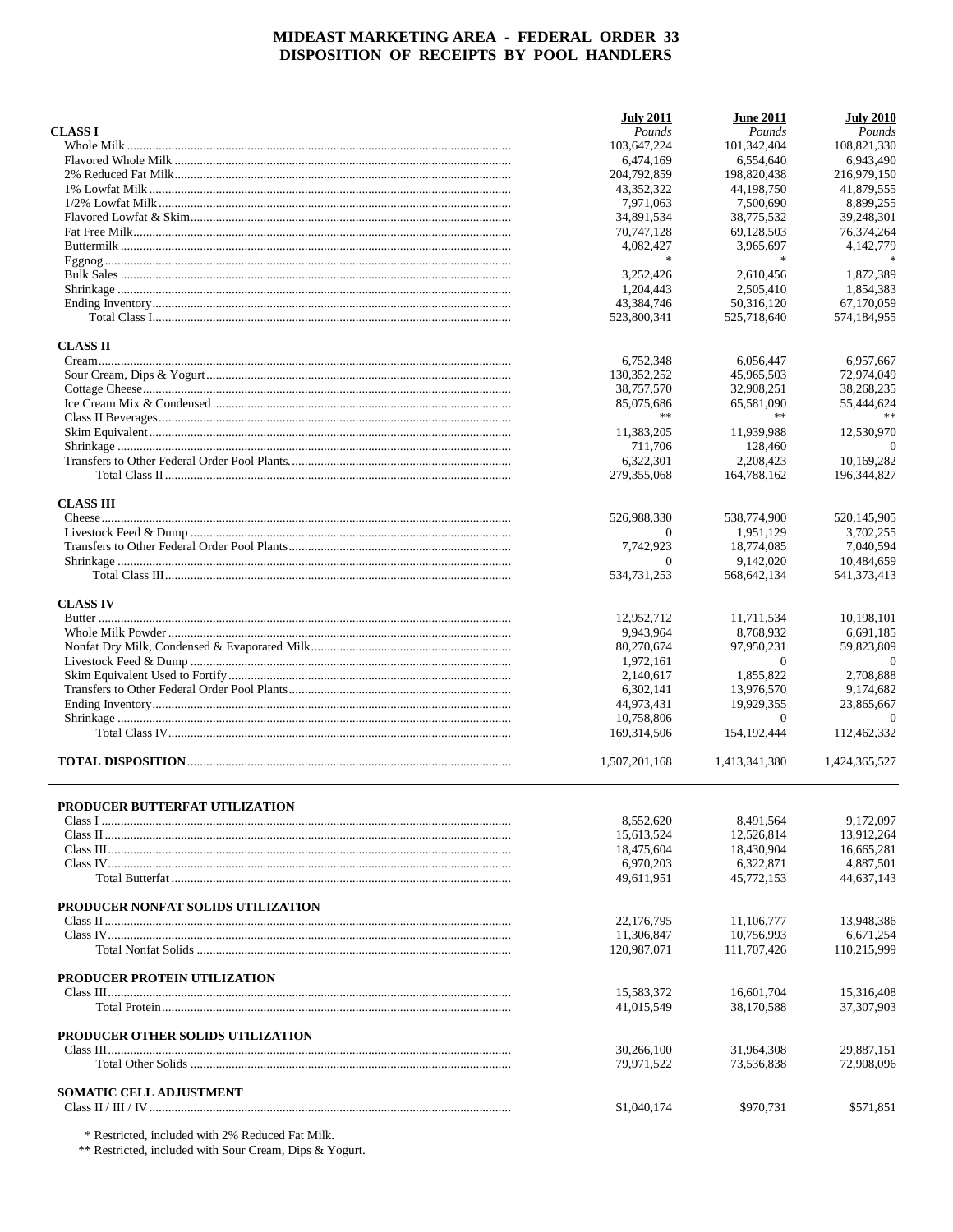|                                       | <b>August</b> 2011 | <b>July 2011</b> | <b>August 2010</b> |
|---------------------------------------|--------------------|------------------|--------------------|
| <b>CLASS I</b>                        | Pounds             | Pounds           | Pounds             |
|                                       | 111,027,875        | 103,647,224      | 110,196,265        |
|                                       | 6,969,367          | 6,474,169        | 7,427,776          |
|                                       | 217,046,821        | 204,792,859      | 216,403,771        |
|                                       | 49.824.976         | 43,352,322       | 43.818.309         |
|                                       | 7,989,200          | 7,971,063        | 8,469,125          |
|                                       | 49,458,269         | 34,891,534       | 54,897,409         |
|                                       | 76,514,686         | 70,747,128       | 76,868,964         |
|                                       | 4,374,040          | 4,082,427        | 4,188,242          |
|                                       | $\ast$             | $\frac{1}{2}$    | $\overline{0}$     |
|                                       | 5,438,841          | 3,252,426        | 4,469,689          |
|                                       | 2,563,929          | 1.204.443        | 1,355,696          |
|                                       | 50,716,227         | 43,384,746       | 73,522,828         |
|                                       | 581,924,231        | 523,800,341      | 601,618,074        |
| <b>CLASS II</b>                       |                    |                  |                    |
|                                       | 11,383,675         | 6,752,348        | 8,024,513          |
|                                       | 146,356,316        | 130, 352, 252    | 101,878,939        |
|                                       | 40,946,705         | 38,757,570       | 42,199,135         |
|                                       | 91,293,527         | 85,075,686       | 61,949,342         |
|                                       | **                 | $\pm\, \pm$      |                    |
|                                       | 11,566,875         | 11,383,205       | 11,788,213         |
|                                       |                    |                  | $\theta$           |
|                                       | 266,164            | 711,706          |                    |
|                                       | 7,534,142          | 6,322,301        | 6,402,717          |
|                                       | 309, 347, 404      | 279,355,068      | 232, 242, 859      |
| <b>CLASS III</b>                      |                    |                  |                    |
|                                       | 518,007,414        | 526,988,330      | 474,802,428        |
|                                       | $\Omega$           | $\Omega$         | 2,350,071          |
|                                       | 2,547,323          | 7,742,923        | 4,665,930          |
|                                       | $\Omega$           | $\Omega$         | 11,648,863         |
|                                       | 520,554,737        | 534,731,253      | 493,467,292        |
| <b>CLASS IV</b>                       |                    |                  |                    |
|                                       | 11,936,569         | 12,952,712       | 11,130,986         |
|                                       | 15,253,427         | 9,943,964        | 6,075,705          |
|                                       | 67, 275, 118       | 80,270,674       | 25, 361, 259       |
|                                       | 1,988,267          | 1,972,161        | $\theta$           |
|                                       | 2,310,484          | 2,140,617        | 2,596,743          |
|                                       | 8,361,780          | 6,302,141        | 7,950,715          |
|                                       | 37,779,101         | 44,973,431       | 30,690,140         |
|                                       | 11,632,297         | 10,758,806       | $\theta$           |
|                                       | 156,537,043        | 169, 314, 506    | 83,805,548         |
|                                       | 1,568,363,415      | 1,507,201,168    | 1,411,133,773      |
|                                       |                    |                  |                    |
|                                       |                    |                  |                    |
| <b>PRODUCER BUTTERFAT UTILIZATION</b> | 9,405,305          | 8.552.620        | 9,381,797          |
|                                       | 17,268,200         | 15,613,524       | 14,057,569         |
|                                       | 17,287,567         | 18,475,604       | 16,033,049         |
|                                       | 6,133,033          | 6,970,203        | 4,857,661          |
|                                       | 50,094,105         | 49,611,951       | 44,330,076         |
|                                       |                    |                  |                    |
| PRODUCER NONFAT SOLIDS UTILIZATION    |                    |                  |                    |
|                                       | 24,212,668         | 22,176,795       | 17,473,282         |
|                                       | 8,467,870          | 11,306,847       | 4,202,717          |
|                                       | 122,444,765        | 120,987,071      | 109,229,769        |
| PRODUCER PROTEIN UTILIZATION          |                    |                  |                    |
|                                       | 14,692,195         | 15,583,372       | 14, 127, 564       |
|                                       | 42,097,642         | 41,015,549       | 37, 311, 816       |
| PRODUCER OTHER SOLIDS UTILIZATION     |                    |                  |                    |
|                                       | 27,945,693         | 30,266,100       | 27,195,094         |
|                                       | 80, 347, 123       | 79,971,522       | 71,917,953         |
|                                       |                    |                  |                    |
| <b>SOMATIC CELL ADJUSTMENT</b>        | \$848,936          | \$1,040,174      | \$555,255          |
|                                       |                    |                  |                    |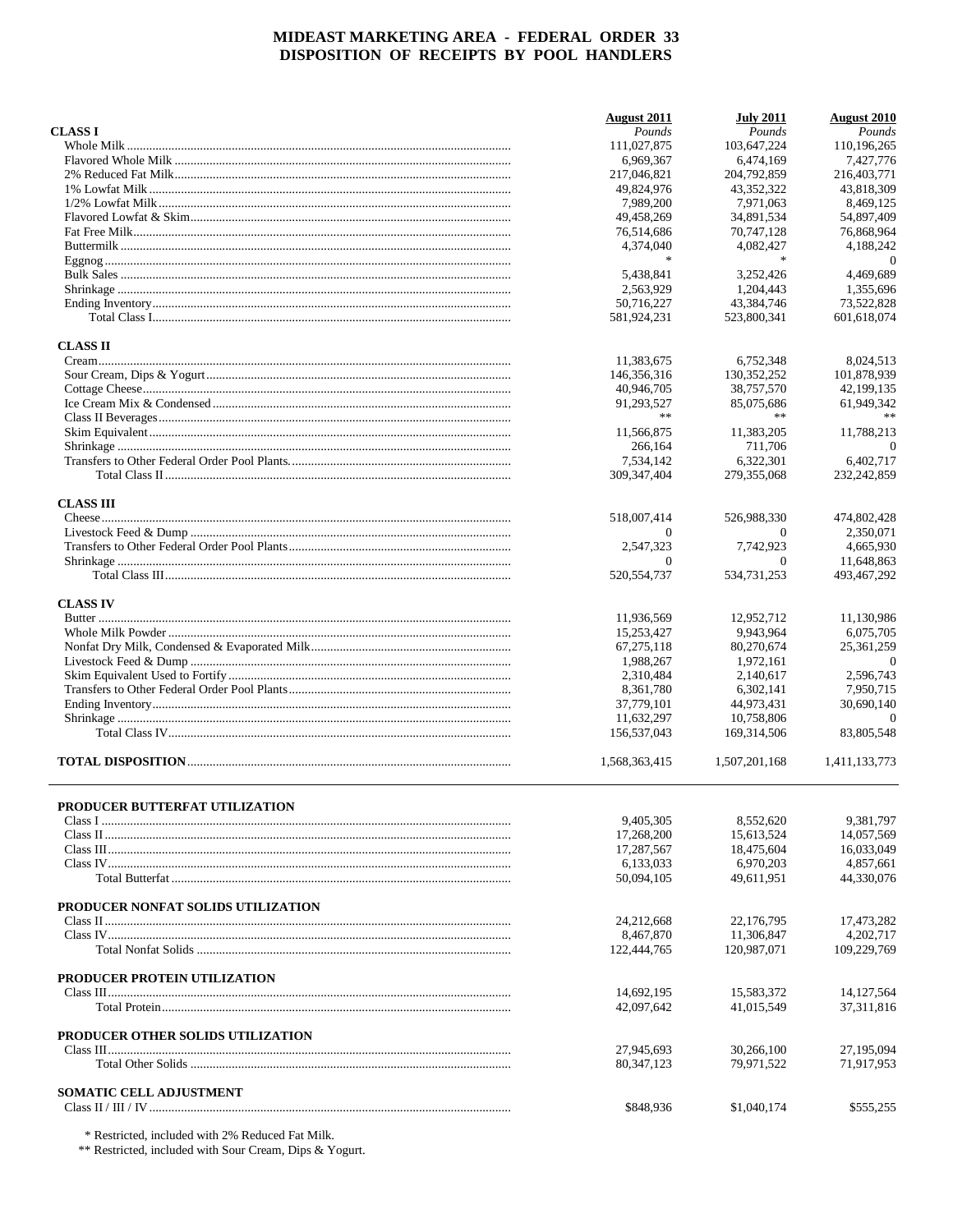|                                       | September 2011           | <b>August 2011</b>       | September 2010             |
|---------------------------------------|--------------------------|--------------------------|----------------------------|
| <b>CLASS I</b>                        | Pounds                   | Pounds                   | Pounds                     |
|                                       | 108,559,101              | 111,027,875              | 108,730,221                |
|                                       | 6,719,361                | 6,969,367                | 7,396,189                  |
|                                       | 210,289,299              | 217,046,821              | 210,991,424                |
|                                       | 55,168,616               | 49,824,976               | 50,051,601                 |
|                                       | 7,922,542                | 7,989,200                | 8,540,132                  |
|                                       | 66,359,793               | 49,458,269               | 72,906,361                 |
|                                       | 74,738,840               | 76,514,686               | 77,740,250                 |
|                                       | 5,290,394                | 4,374,040                | 4,152,518                  |
|                                       | 287,982                  | $\ast$                   | 304,923                    |
|                                       | 4,206,401                | 5,438,841                | 3,539,138                  |
|                                       | 1,215,528                | 2,563,929                | 1.475.569                  |
|                                       | 58,735,567               | 50,716,227               | 81,533,390                 |
|                                       | 599,493,424              | 581,924,231              | 627, 361, 716              |
| <b>CLASS II</b>                       |                          |                          |                            |
|                                       | 10,252,386               | 11,383,675               | 7,170,617                  |
|                                       | 143,562,692              | 146,356,316              | 78,716,348                 |
|                                       | 30,099,330               | 40,946,705               | 41,797,107                 |
|                                       | 69,295,655               | 91,293,527               | 54,071,655                 |
|                                       | **                       | $\pm\, \pm$              | 米米                         |
|                                       |                          |                          |                            |
|                                       | 8,032,067                | 11.566.875               | 9,860,766                  |
|                                       |                          | 266,164                  | $**$                       |
|                                       | 1,685,456                | 7,534,142                | 6,542,232                  |
|                                       | 262,927,586              | 309, 347, 404            | 198, 158, 725              |
| <b>CLASS III</b>                      |                          |                          |                            |
|                                       | 465,915,331              | 518,007,414              | 471,731,468                |
|                                       | 2,432,956                | $\theta$                 | 2.597.954                  |
|                                       | 2,140,476                | 2,547,323                | 4,385,678                  |
|                                       | 11,027,451               | $\Omega$                 | 11,487,914                 |
|                                       | 481,516,214              | 520, 554, 737            | 490,203,014                |
| <b>CLASS IV</b>                       |                          |                          |                            |
|                                       | 16,226,036               | 11,936,569               | 14,913,829                 |
|                                       | 16,760,064               | 15,253,427               | 7,791,443                  |
|                                       | 43,077,882               | 67, 275, 118             | 28,323,874                 |
|                                       | $\theta$                 | 1,988,267                | $\theta$                   |
|                                       | 2,351,869                | 2,310,484                | 2,582,501                  |
|                                       | 6,682,767                | 8,361,780                | 8,360,661                  |
|                                       | 30,811,383               | 37,779,101               | 29,655,856                 |
|                                       | $\theta$                 | 11,632,297               | $\theta$                   |
|                                       | 115,910,001              | 156,537,043              | 91,628,164                 |
|                                       | 1,459,847,225            | 1,568,363,415            | 1,407,351,619              |
|                                       |                          |                          |                            |
| <b>PRODUCER BUTTERFAT UTILIZATION</b> | 9,207,324                | 9,405,305                | 9,357,584                  |
|                                       | 13,926,562               |                          |                            |
|                                       |                          | 17,268,200               | 13,068,270                 |
|                                       | 17,273,780               | 17,287,567               | 16,760,871                 |
|                                       | 7.339.946                | 6,133,033                | 5,960,506                  |
|                                       | 47,747,612               | 50,094,105               | 45.147.231                 |
| PRODUCER NONFAT SOLIDS UTILIZATION    |                          |                          |                            |
|                                       | 21,081,322               | 24,212,668               | 14,834,970                 |
|                                       | 5.797.259                | 8,467,870                | 4,739,857                  |
|                                       | 114,599,158              | 122,444,765              | 109.473.196                |
|                                       |                          |                          |                            |
| PRODUCER PROTEIN UTILIZATION          |                          |                          |                            |
|                                       | 13,744,088<br>40,125,982 | 14,692,195<br>42,097,642 | 14,445,287<br>38, 191, 764 |
|                                       |                          |                          |                            |
| PRODUCER OTHER SOLIDS UTILIZATION     |                          |                          |                            |
|                                       | 25,468,953               | 27,945,693               | 26,975,027                 |
|                                       | 74,473,176               | 80, 347, 123             | 71,281,432                 |
| <b>SOMATIC CELL ADJUSTMENT</b>        |                          |                          |                            |
|                                       | \$795,244                | \$848,936                | \$666,675                  |
|                                       |                          |                          |                            |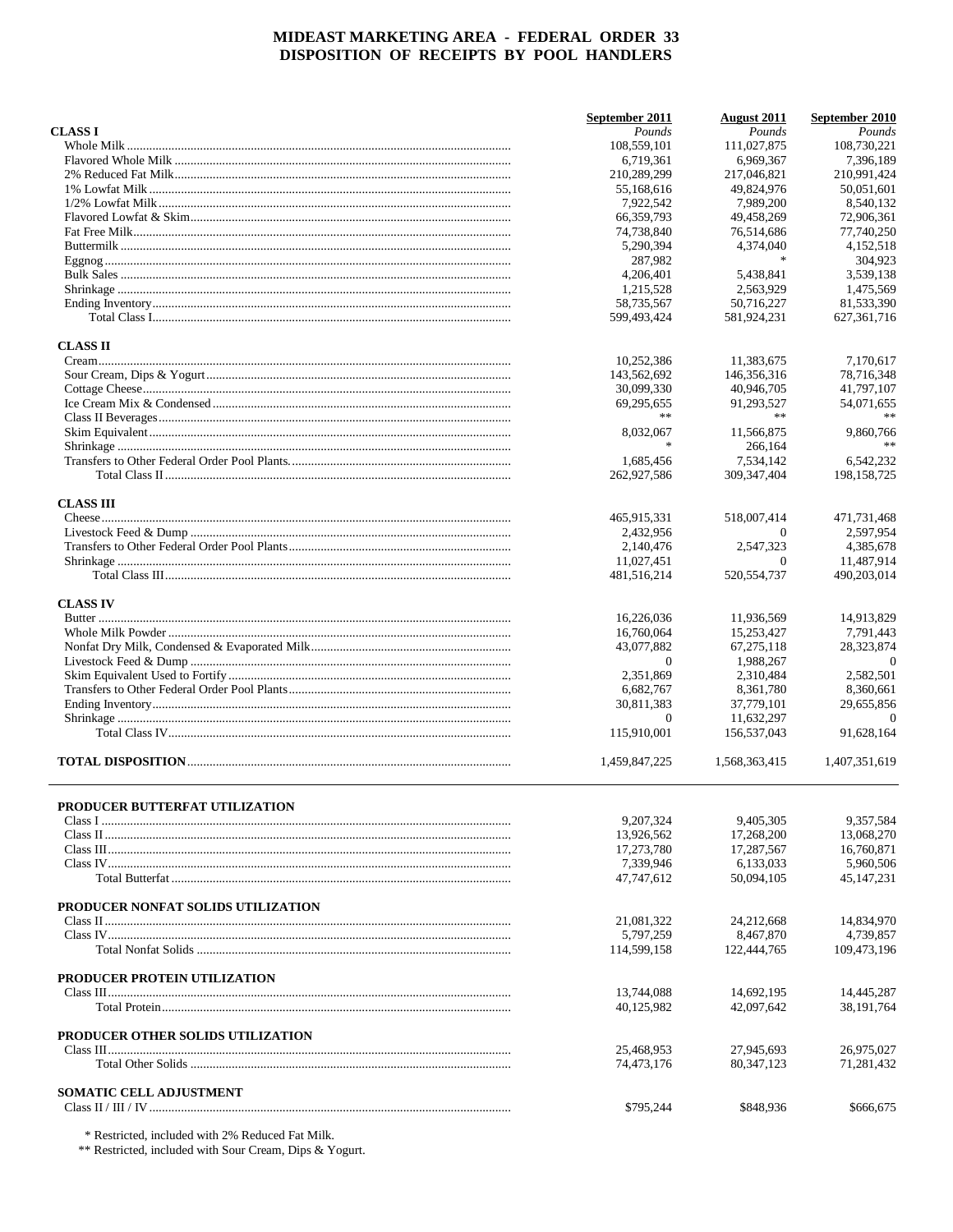|                                    | October 2011                      | September 2011          | October 2010            |
|------------------------------------|-----------------------------------|-------------------------|-------------------------|
| <b>CLASS I</b>                     | Pounds                            | Pounds                  | Pounds                  |
|                                    | 108,961,912                       | 108,559,101             | 110,965,728             |
|                                    | 6,888,341                         | 6,719,361               | 7,831,661               |
|                                    | 209,550,246                       | 210,289,299             | 214,172,299             |
|                                    | 57,118,417                        | 55,168,616              | 54,528,863              |
|                                    | 7,714,208                         | 7.922.542               | 8,436,318               |
|                                    | 65.656.722                        | 66,359,793              | 73,616,950              |
|                                    | 76,375,997                        | 74,738,840              | 77,595,506              |
|                                    | 5,330,637                         | 5,290,394               | 4,199,833               |
|                                    | 1,135,748                         | 287,982                 | 1,223,514               |
|                                    | 3,060,158                         | 4,206,401               | 2,517,320               |
|                                    | 1,948,169                         | 1.215.528               | 1,838,223               |
|                                    | 56,734,796                        | 58,735,567              | 76.314.434              |
|                                    | 600,475,351                       | 599,493,424             | 633,240,649             |
| <b>CLASS II</b>                    |                                   |                         |                         |
|                                    | 11,419,996                        | 10,252,386              | 8,574,339               |
|                                    | 138,521,090                       | 143,562,692             | 124,999,069             |
|                                    | 37, 311, 734                      | 30,099,330              | 41,645,295              |
|                                    | 70,581,508                        | 69,295,655              | 62,063,269              |
|                                    |                                   | $\ast$                  |                         |
|                                    | 7,410,135                         | 8,032,067               | 8,023,090               |
|                                    | $\frac{d\mathbf{x}}{d\mathbf{x}}$ |                         |                         |
|                                    | 2,118,350                         | 1,685,456               | 10,584,505              |
|                                    | 267, 362, 813                     | 262,927,586             | 255,889,567             |
|                                    |                                   |                         |                         |
| <b>CLASS III</b>                   |                                   |                         |                         |
|                                    | 539,307,959                       | 465,915,331             | 497,097,140             |
|                                    | 2,335,470                         | 2,432,956               | 2,038,247               |
|                                    | 3,564,253                         | 2,140,476               | 4,973,326               |
|                                    | 9,784,684                         | 11,027,451              | 10,318,729              |
|                                    | 554,992,366                       | 481,516,214             | 514,427,442             |
| <b>CLASS IV</b>                    |                                   |                         |                         |
|                                    | 16,289,537                        | 16,226,036              | 14,772,341              |
|                                    | 15,371,035                        | 16,760,064              | 11,032,726              |
|                                    | 49,091,861                        | 43,077,882              | 27,823,528              |
|                                    | 2,423,630                         | 2,351,869               | 2,702,769               |
|                                    | 10,431,401                        | 6,682,767               | 6,846,967               |
|                                    | 38,621,233                        | 30,811,383              | 49,533,485              |
|                                    | 132,228,697                       | 115,910,001             | 112,711,816             |
|                                    | 1,555,059,227                     | 1,459,847,225           | 1,516,269,474           |
|                                    |                                   |                         |                         |
| PRODUCER BUTTERFAT UTILIZATION     |                                   |                         |                         |
|                                    | 9,207,030                         | 9,207,324               | 9,584,658               |
|                                    | 15, 192, 668                      | 13,926,562              | 15, 149, 110            |
|                                    | 20,372,944                        | 17,273,780              | 18,911,443              |
|                                    | 8,226,606<br>52,999,248           | 7,339,946<br>47,747,612 | 7,231,124<br>50,876,335 |
|                                    |                                   |                         |                         |
| PRODUCER NONFAT SOLIDS UTILIZATION |                                   |                         |                         |
|                                    | 22.178.959                        | 21,081,322              | 21,161,064              |
|                                    | 7,422,470                         | 5,797,259               | 5,282,140               |
|                                    | 125,023,202                       | 114,599,158             | 120,050,947             |
| PRODUCER PROTEIN UTILIZATION       |                                   |                         |                         |
|                                    | 16,674,425                        | 13,744,088              | 15,734,816              |
|                                    | 44,572,719                        | 40,125,982              | 42,682,002              |
| PRODUCER OTHER SOLIDS UTILIZATION  |                                   |                         |                         |
|                                    | 30, 107, 988                      | 25,468,953              | 28,618,941              |
|                                    | 80,450,483                        | 74,473,176              | 77,368,945              |
| <b>SOMATIC CELL ADJUSTMENT</b>     |                                   |                         |                         |
|                                    | \$1,021,266                       | \$795,244               | \$964,423               |
|                                    |                                   |                         |                         |

 $\hspace{0.1mm}^*$  Restricted, included with Sour Cream, Dips & Yogurt.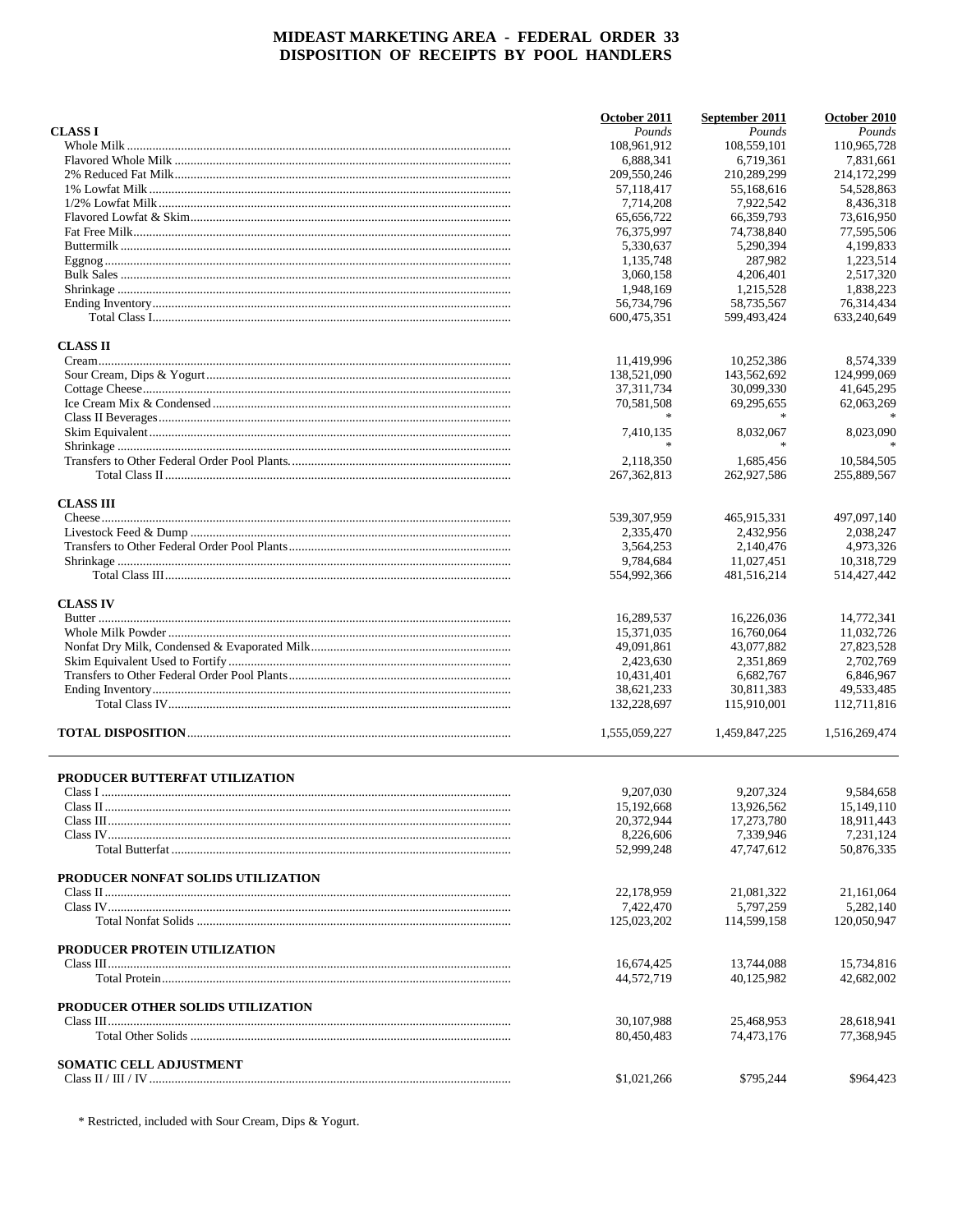|                                    | November 2011 | October 2011                | November 2010 |
|------------------------------------|---------------|-----------------------------|---------------|
| <b>CLASS I</b>                     | Pounds        | Pounds                      | Pounds        |
|                                    | 111,226,695   | 108,961,912                 | 115,250,989   |
|                                    | 6,565,001     | 6,888,341                   | 7,421,977     |
|                                    | 210,001,810   | 209,550,246                 | 218,007,150   |
|                                    | 53,771,481    | 57,118,417                  | 53,434,602    |
|                                    | 7.493,159     | 7,714,208                   | 8.302.633     |
|                                    | 62,058,968    | 65,656,722                  | 66,023,553    |
|                                    | 74,495,604    | 76,375,997                  | 76,582,597    |
|                                    | 4,518,722     | 5,330,637                   | 4,495,409     |
|                                    | 5,211,567     | 1.135.748                   | 5,376,104     |
|                                    |               |                             |               |
|                                    | 3,986,765     | 3,060,158                   | 2,807,349     |
|                                    | 1,202,425     | 1,948,169                   | 920,494       |
|                                    | 58,395,020    | 56,734,796                  | 78,600,637    |
|                                    | 598,927,217   | 600,475,351                 | 637,223,494   |
| <b>CLASS II</b>                    |               |                             |               |
|                                    | 10,457,908    | 11,419,996                  | 9,698,736     |
|                                    | 122,656,692   | 138,521,090                 | 70,543,136    |
|                                    | 34,858,537    | 37, 311, 734                | 38,019,626    |
|                                    | 36,030,171    | 70,581,508                  | 30,394,541    |
|                                    | *             | $\star$                     |               |
|                                    |               |                             |               |
|                                    | 6,422,717     | 7,410,135<br>$\frac{1}{26}$ | 9,504,626     |
|                                    | 505,331       |                             | $\Omega$      |
|                                    | 7.063.282     | 2,118,350                   | 5,141,806     |
|                                    | 217,994,638   | 267, 362, 813               | 163,302,471   |
| <b>CLASS III</b>                   |               |                             |               |
|                                    | 493,241,326   | 539, 307, 959               | 456,699,722   |
|                                    | $\theta$      | 2,335,470                   | 1,815,908     |
|                                    | 2,799,351     | 3,564,253                   | 3,026,817     |
|                                    | $\theta$      | 9,784,684                   | 9,878,353     |
|                                    | 496,040,677   | 554,992,366                 | 471,420,800   |
|                                    |               |                             |               |
| <b>CLASS IV</b>                    |               |                             |               |
|                                    | 17,547,669    | 16,289,537                  | 15,788,664    |
|                                    | 11,392,122    | 15,371,035                  | 8,324,109     |
|                                    | 78,302,589    | 49,091,861                  | 44,856,078    |
|                                    | 2,592,072     | $\theta$                    | $\theta$      |
|                                    | 2,644,997     | 2,423,630                   | 3,121,527     |
|                                    | 11,282,012    | 10,431,401                  | 7,072,022     |
|                                    | 37,327,946    | 38,621,233                  | 34,442,698    |
|                                    | 11,325,714    | $\Omega$                    | $\Omega$      |
|                                    | 172,415,121   | 132,228,697                 | 113,605,098   |
|                                    | 1.485.377.653 | 1,555,059,227               | 1,385,551,863 |
|                                    |               |                             |               |
| PRODUCER BUTTERFAT UTILIZATION     |               |                             |               |
|                                    | 9,565,294     | 9,207,030                   | 10,090,657    |
|                                    | 14,011,236    | 15,192,668                  | 12,116,243    |
|                                    | 18,496,418    | 20.372.944                  | 17,082,472    |
|                                    |               |                             | 7,558,559     |
|                                    | 9,073,209     | 8,226,606                   |               |
|                                    | 51,146,157    | 52,999,248                  | 46,847,931    |
| PRODUCER NONFAT SOLIDS UTILIZATION |               |                             |               |
|                                    | 17,749,774    | 22,178,959                  | 12,289,073    |
|                                    | 10,829,242    | 7,422,470                   | 5,509,699     |
|                                    | 119,556,910   | 125,023,202                 | 108,873,132   |
|                                    |               |                             |               |
| PRODUCER PROTEIN UTILIZATION       | 15,024,135    | 16,674,425                  | 14,495,225    |
|                                    | 42,876,443    | 44,572,719                  | 38,971,940    |
|                                    |               |                             |               |
| PRODUCER OTHER SOLIDS UTILIZATION  |               |                             |               |
|                                    | 26,915,814    | 30,107,988                  | 26,108,210    |
|                                    | 76,680,467    | 80,450,483                  | 69,901,192    |
| <b>SOMATIC CELL ADJUSTMENT</b>     |               |                             |               |
|                                    | \$1,105,488   | \$1,021,266                 | \$808,735     |
|                                    |               |                             |               |

\* Restricted, included with Sour Cream, Dips & Yogurt.